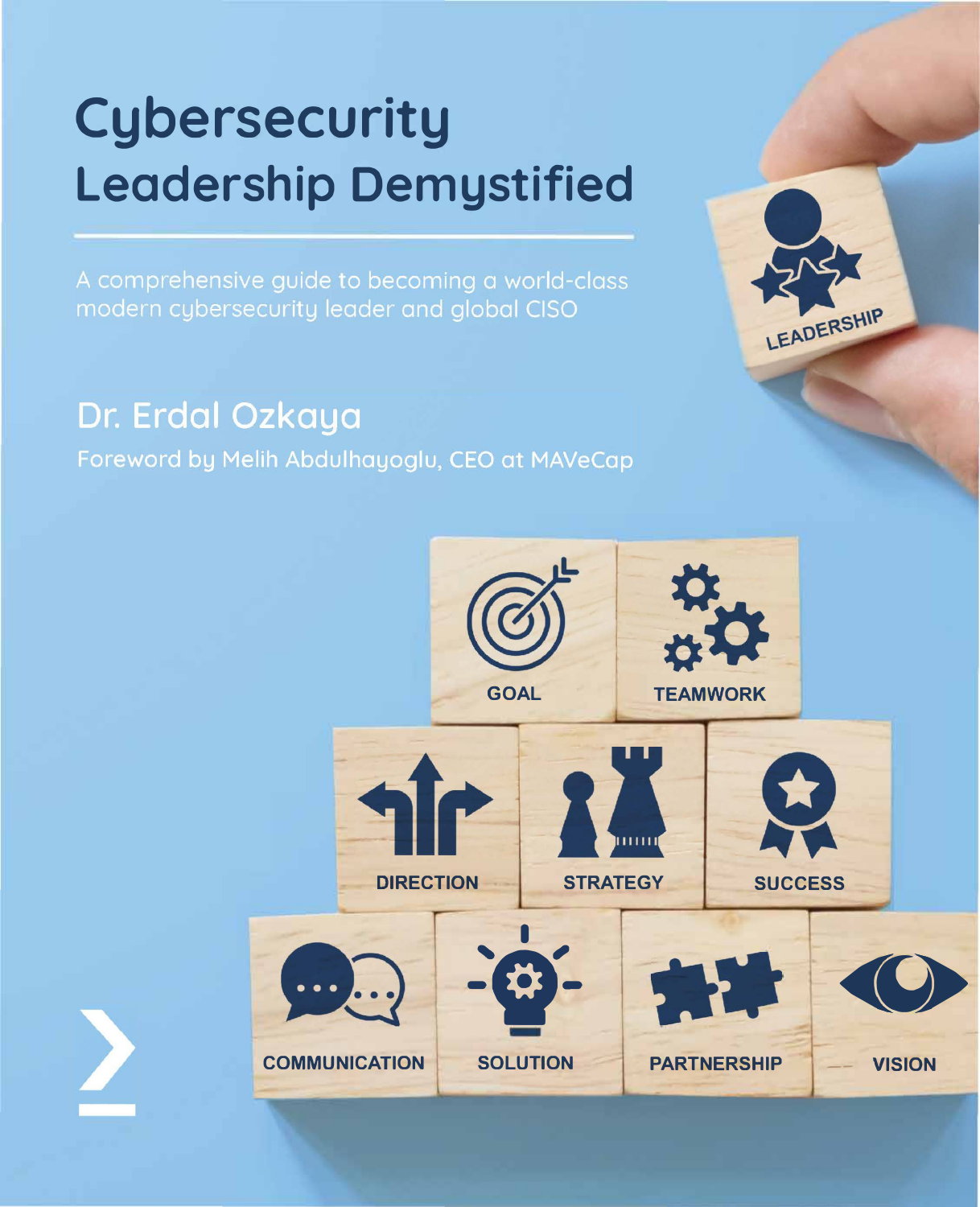# **Cybersecurity Leadership Demystified**

A comprehensive guide to becoming a world-class modern cybersecurity leader and global CISO

**Dr. Erdal Ozkaya**

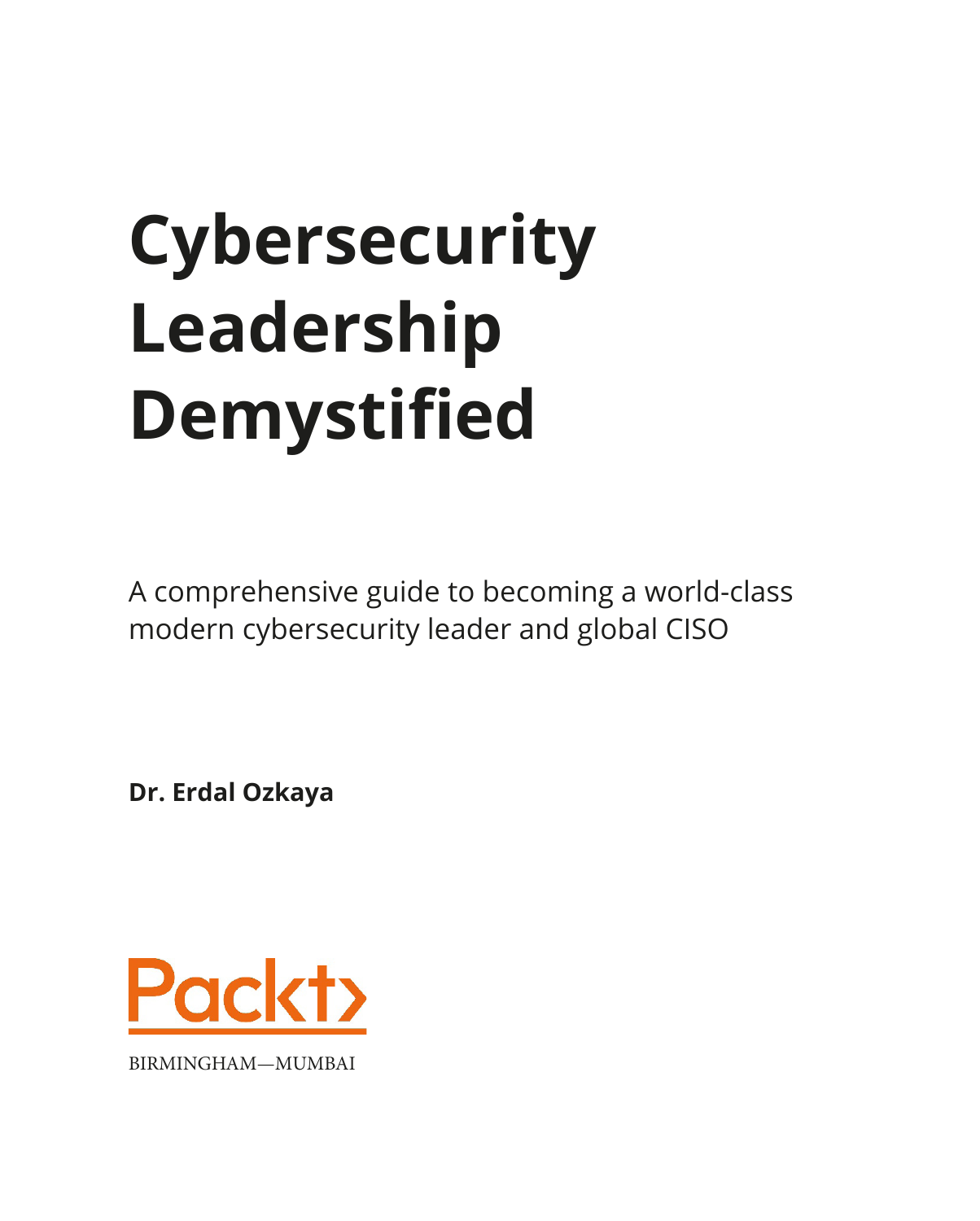## **Cybersecurity Leadership Demystified**

#### Copyright © 2022 Packt Publishing

*All rights reserved*. No part of this book may be reproduced, stored in a retrieval system, or transmitted in any form or by any means, without the prior written permission of the publisher, except in the case of brief quotations embedded in critical articles or reviews.

Every effort has been made in the preparation of this book to ensure the accuracy of the information presented. However, the information contained in this book is sold without warranty, either express or implied. Neither the authors, nor Packt Publishing or its dealers and distributors, will be held liable for any damages caused or alleged to have been caused directly or indirectly by this book.

Packt Publishing has endeavored to provide trademark information about all of the companies and products mentioned in this book by the appropriate use of capitals. However, Packt Publishing cannot guarantee the accuracy of this information.

**Group Product Manager**: Vijin Boricha **Publishing Product Manager**: Mohd Riyan Khan **Senior Editor**: Shazeen Iqbal **Content Development Editor**: Romy Dias **Technical Editor**: Shruthi Shetty **Copy Editor**: Safis Editing **Project Coordinator**: Shagun Saini **Proofreader**: Safis Editing **Indexer**: Sejal Dsilva **Production Designer**: Shankar Kalbhor **Marketing Coordinator**: Hemangi Lotlikar First published: January 2022 Production reference: 1040122 Published by Packt Publishing Ltd. Livery Place

35 Livery Street Birmingham

B3 2PB, UK.

ISBN 978-1-80181-928-2

[www.packt.com](http://www.packt.com)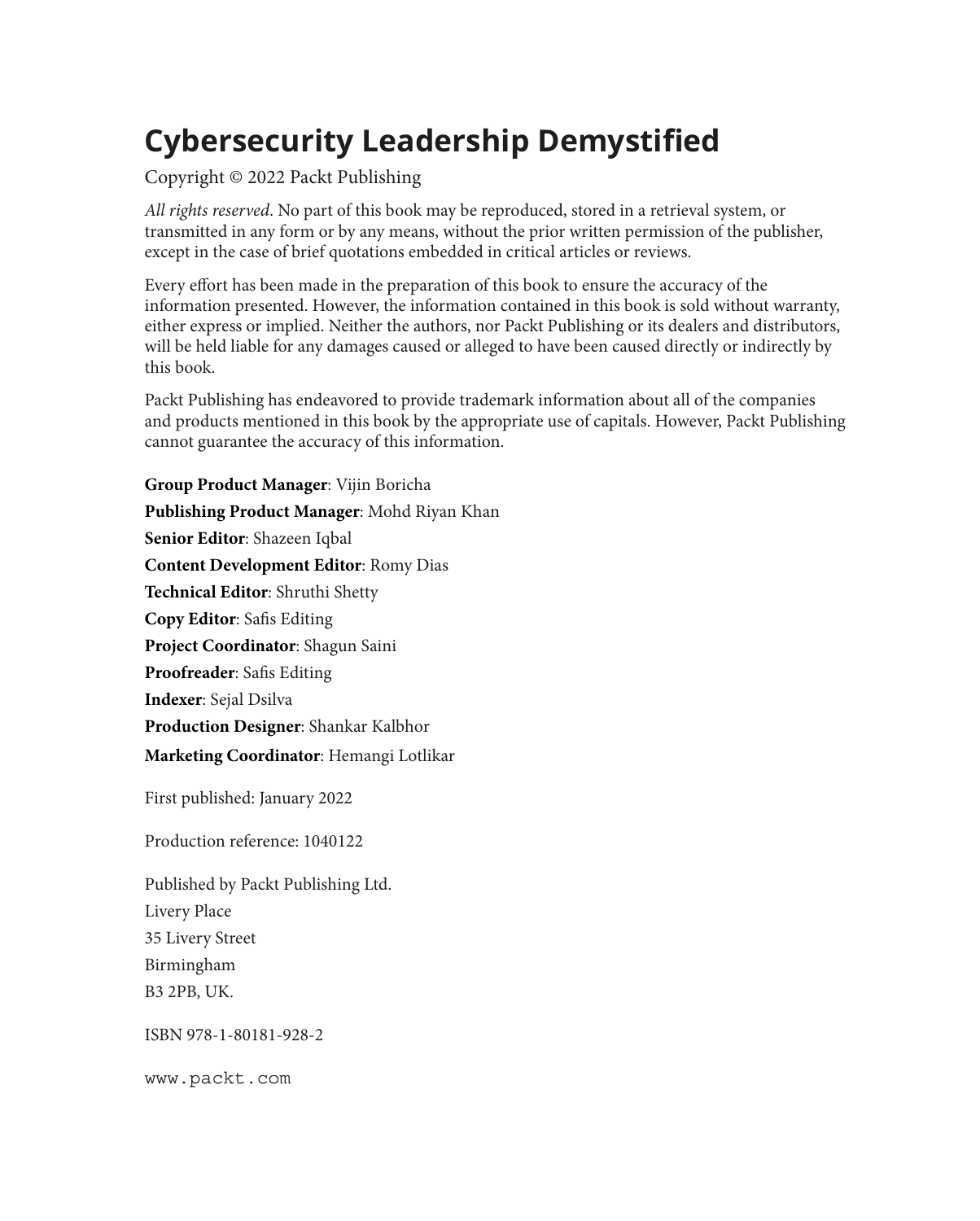## **Contributors**

## **About the author**

**Dr. Erdal Ozkaya** is a passionate, solutions-focused professional with a comprehensive global background in information technology and cybersecurity.

He worked at Standard Chartered, where he was regional CISO and managing director of the Middle East, Africa, and Pakistan. Before working at Standard Chartered, he was a trusted security advisor and cybersecurity architect at Microsoft, where he perfected the art of mapping customer business problems to technology solutions. He remains committed to delivering accurate, accessible resources to inform individuals and organizations of cybersecurity and privacy matters in the internet age.

Dr. Ozkaya is a collaborative team leader with expertise spanning end-to-end IT solutions, management, communications, and innovation. He is a well-known public speaker, an award-winning technical expert, an author, and a creator of certifications (courseware and exams) for prestigious organizations such as Microsoft, EC Council, and other expert-level vendors with an esteemed list of credits to his name. Dr. Ozkaya is a graduate of Charles Sturt University in Australia.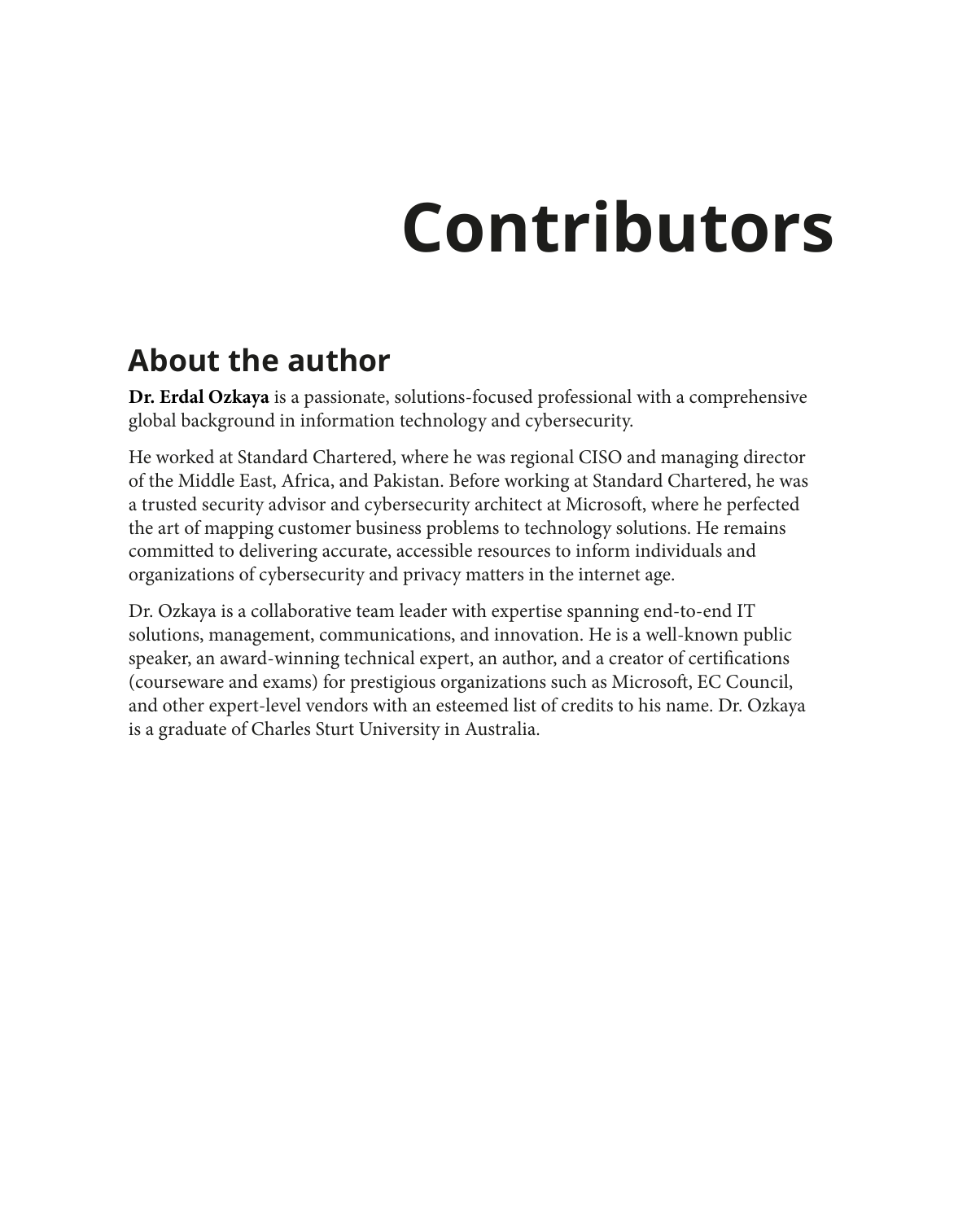## **4 Role of HR in Security**

The **chief information security officer** (**CISO**) role is one of the most important management positions in recent times, and organizations are increasingly taking a more serious approach to the hiring of such an executive. A CISO plays an integral role in the **human resources** (**HR**) department. The main reason for their integral role is the fact that internal security is an essential part of organizational security and, more often than not, security breaches result from the exploitation of an internal security weakness.

Social engineering a staff member, obtaining a password from a staff member, or getting a staff member to click on an email containing an intrusive program meant to help a hacker gain access into a system are some of the main methods that attackers use. Therefore, the HR department plays a critical role in ensuring the security of an organization. Hiring practices must ensure that the right personnel is acquired for the position, and hiring processes must also ensure that the hired people have the requisite basic skills to comprehend security policies and help implement some of the security policies meant to keep an organization safe.

A staff member arguably poses a security threat to the system in a similar way to an external worker. Carelessness on the part of staff could help a potential attack to succeed. However, good hiring practices, along with training of staff members, goes a long way in helping CISOs protect their organizations from data breaches.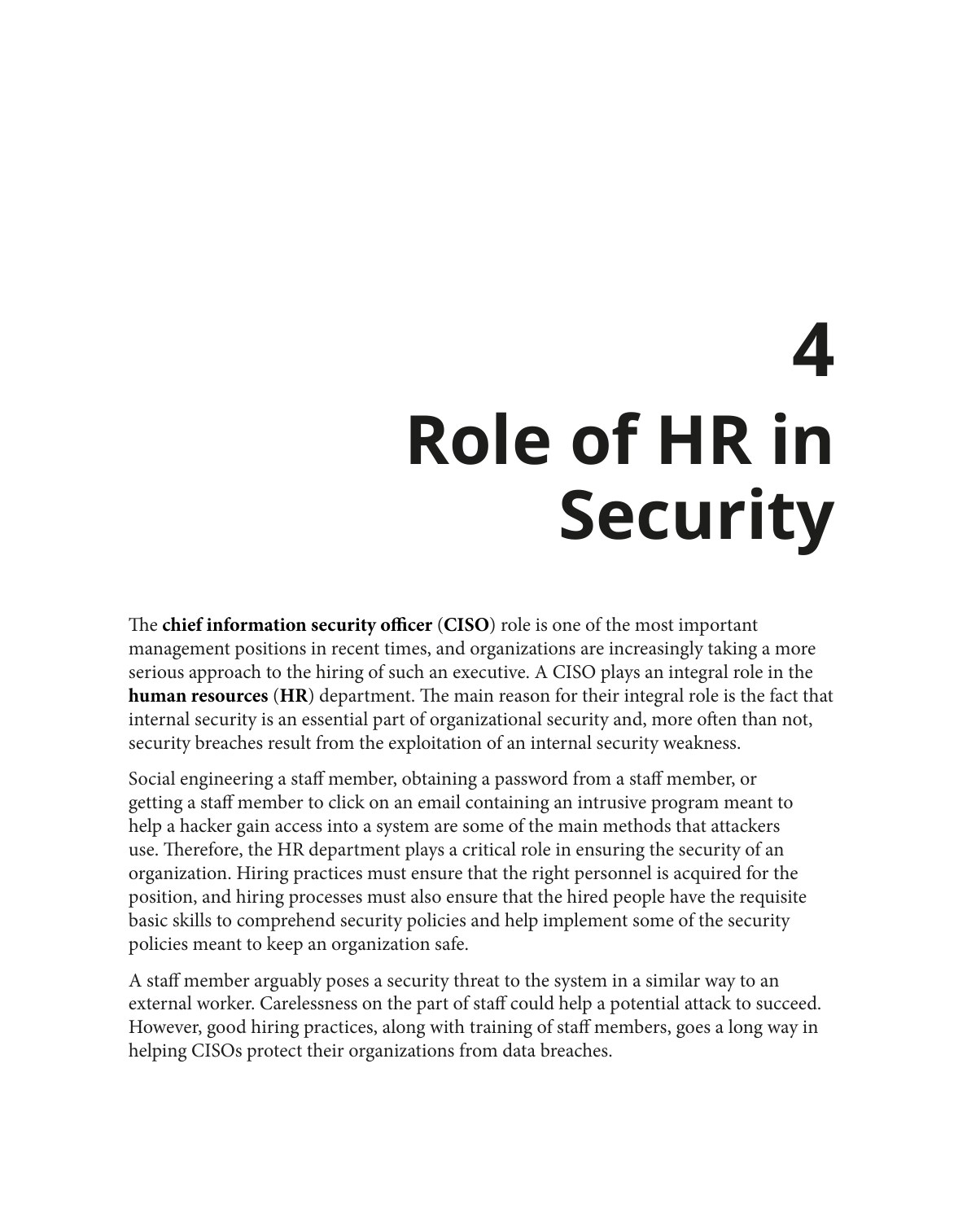This chapter addresses the role of CISOs in **HR management** (**HRM**) and intends to show how the HR department is critical to the security of an organization and how CISOs use HRM to improve organizational security. The chapter will address the HRM function through the following topics:

- Understanding security posture
- Exploring human error and its impact on organizations
- Hiring procedures

## **Understanding security posture**

**Security posture** is a term that refers to an organization's readiness to react to cybersecurity threats. Organizations face several kinds of threats that can lead to data breaches. Attack vectors have increased with the rapid development of technology. Any combination of these vectors can cause security threats to an organization. This has led to increased complexities for CISOs. These challenges may come in the form of **incident response** (**IR**). Security controls, vulnerability testing and management, detection of attacks, recovery processes, compliance, and reporting are some CISO activities that determine the status of a company's security posture. A good security posture increases the chances of an organization succeeding in mitigating security threats that it faces. On the other hand, a bad security posture means that *attack surfaces* are highly vulnerable to attacks, and chances of data breaches are high. The work of a CISO is to ensure their organization has a good security posture.

## **Security posture features**

To determine the level of security posture for an organization, the following measurements need to be completed:

- Measurement of an organization's ability to detect and subsequently contain attacks
- Measurement of an organization's ability to react and to recover following a security event
- Measurement of an organization's level of security program automation
- Measurement of the visibility that the security team has into all attack surfaces and asset inventory
- Measurement of all the controls that an organization has in place to safeguard an organization from any cyber-attacks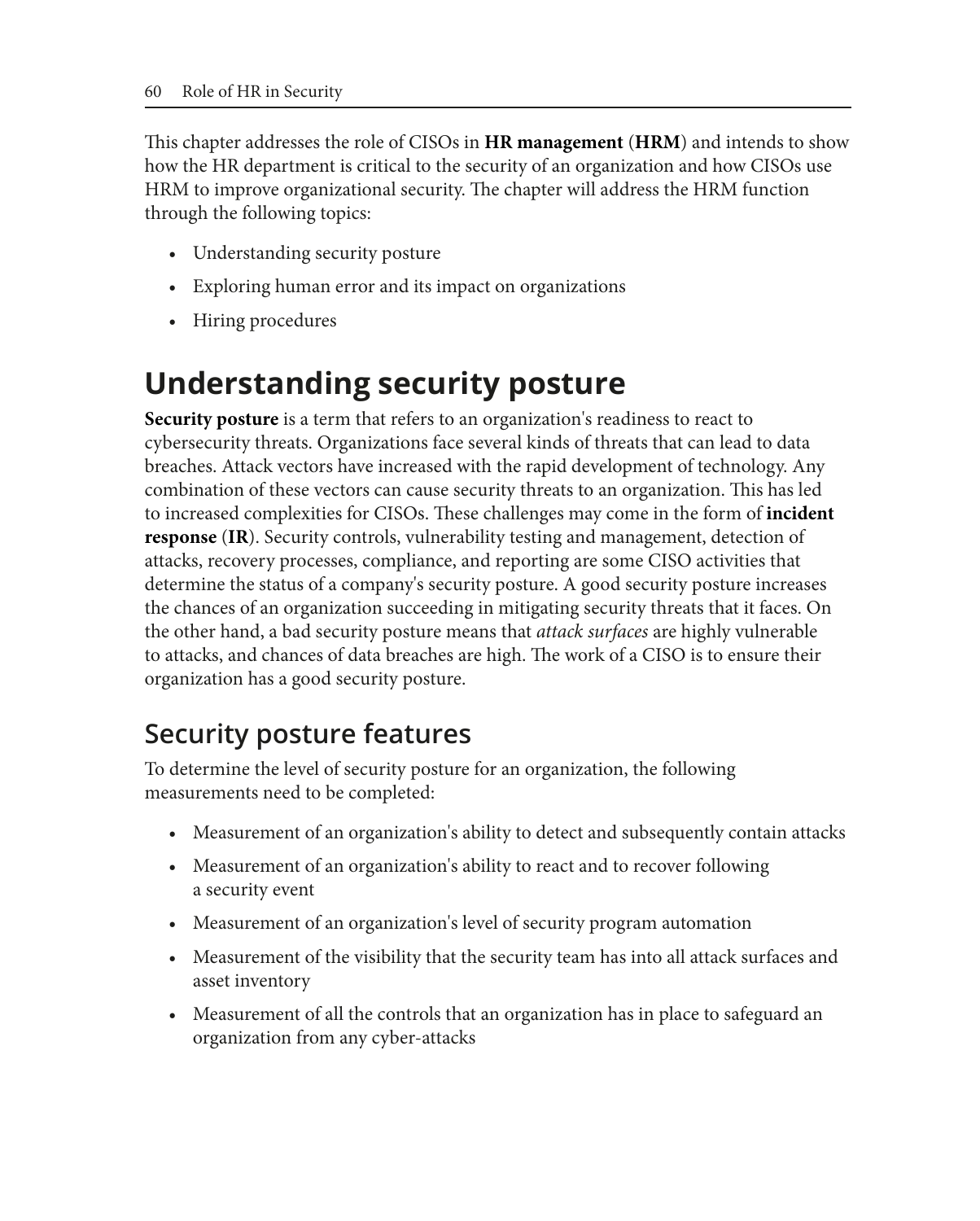Now that we have listed various security posture features, the next section will provide insights into various **information technology** (**IT**) assets in an organization that are critical to the security situation.

## **IT assets inventory**

The aim of a security posture is to ensure that all **IT assets** are kept secure from possible threats, either from *internal* or *external* threats. However, it is common knowledge that any security team is incapable of protecting assets they are unaware of. Therefore, CISOs and their teams need to keep an accurate inventory of all the assets that an organization has. Assets in a modern organization include all mobile devices, third-party assets, infrastructure, applications, cloud, or on-premises assets.

It is not enough just to keep an inventory of all the IT assets an organization has—the security team needs to perform a critical analysis of all assets to determine the nature of their criticality in terms of security. This analysis should yield a breach risk level or figure. The breach risk level should then be quantified in terms of **United States dollars** (**USD**) (or any local currency). Quantifying the breach risk serves to calculate the business impact on an organization in case a breach affecting that particular asset occurs.

## **Security controls**

**Security controls** encompass all the processes in place to detect, prevent, and recover from cyber-attacks. Security controls can generally be categorized into two groups of controls: categorization by *type* or *function*. Under **type categorization**, security controls include *physical*, *administrative*, and *technical* controls. Under **function categorization**, security controls include *preventive*, *detective*, and *corrective* forms of security. The security team needs to have a list of all the controls that their organization has implemented. This list also needs to have a description of the efficiency of each control in helping reduce cyber risks to the organization.

## **Attack vectors**

An **attack vector** is a term that refers to methods that attackers use to infiltrate or breach an organization's systems. Examples of attack vectors include **man-in-the-middle** (**MitM**) attacks, **phishing**, **compromised credentials**, **ransomware**, and **malware**. Attack vectors can be categorized into types of vectors—those that infiltrate by targeting weaknesses of the security assets, and those that target human users gaining security clearance to access the network.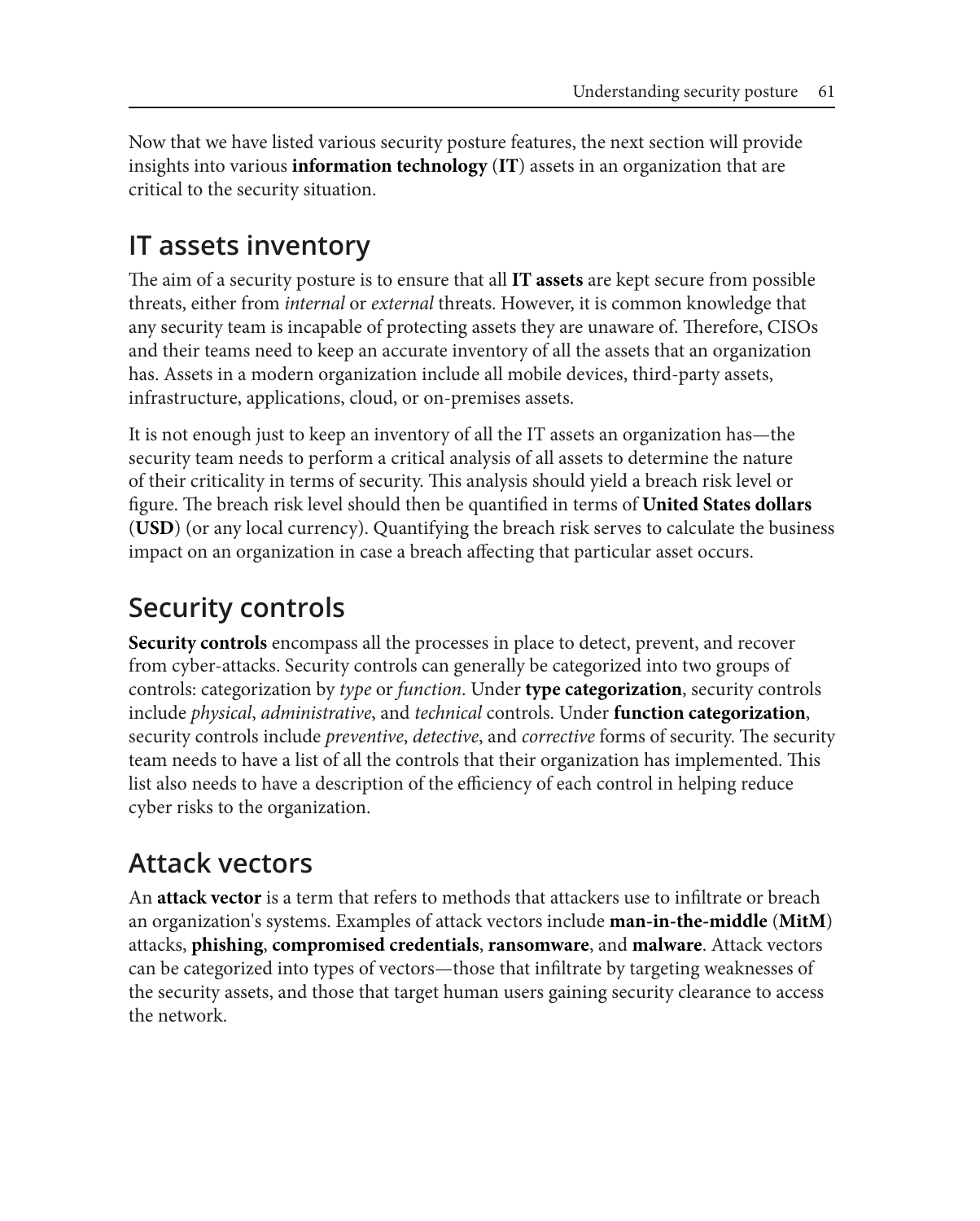This chapter will focus more on the second category of attack vectors as they impact decision-making processes as well as hiring practices in the HR department.

## **Attack surface**

An **attack surface** refers to all the means through which an attacker can gain access to a system using any breach method. It is a description that includes a combination of the asset inventory and the attack vector.

## **Automating the security posture**

**Automating** security posture management is a critical aspect that ensures an organization's defenses are ahead of those of potential attackers. Many attacks are automated, and attackers use tools that continuously probe the systems for vulnerabilities. With vulnerabilities being identified all the time, it is not enough to have controls for responding and recovering to attacks. The impact of newly identified vulnerabilities cannot be quantified beforehand and, therefore, successful exploitation of such vulnerabilities can be fatal to the continuity of any organization.

## **Ways of improving an organization's security posture**

In order to improve the security posture of an organization, these three processes must be executed:

- 1. Analysis of the current security posture.
- 2. Identification of possible gaps. This is done through assessment of the current security posture.
- 3. Taking measures to ensure that identified gaps are addressed.

After listing ways to improve the security posture, we will address how to assess an organization's security posture in the next section.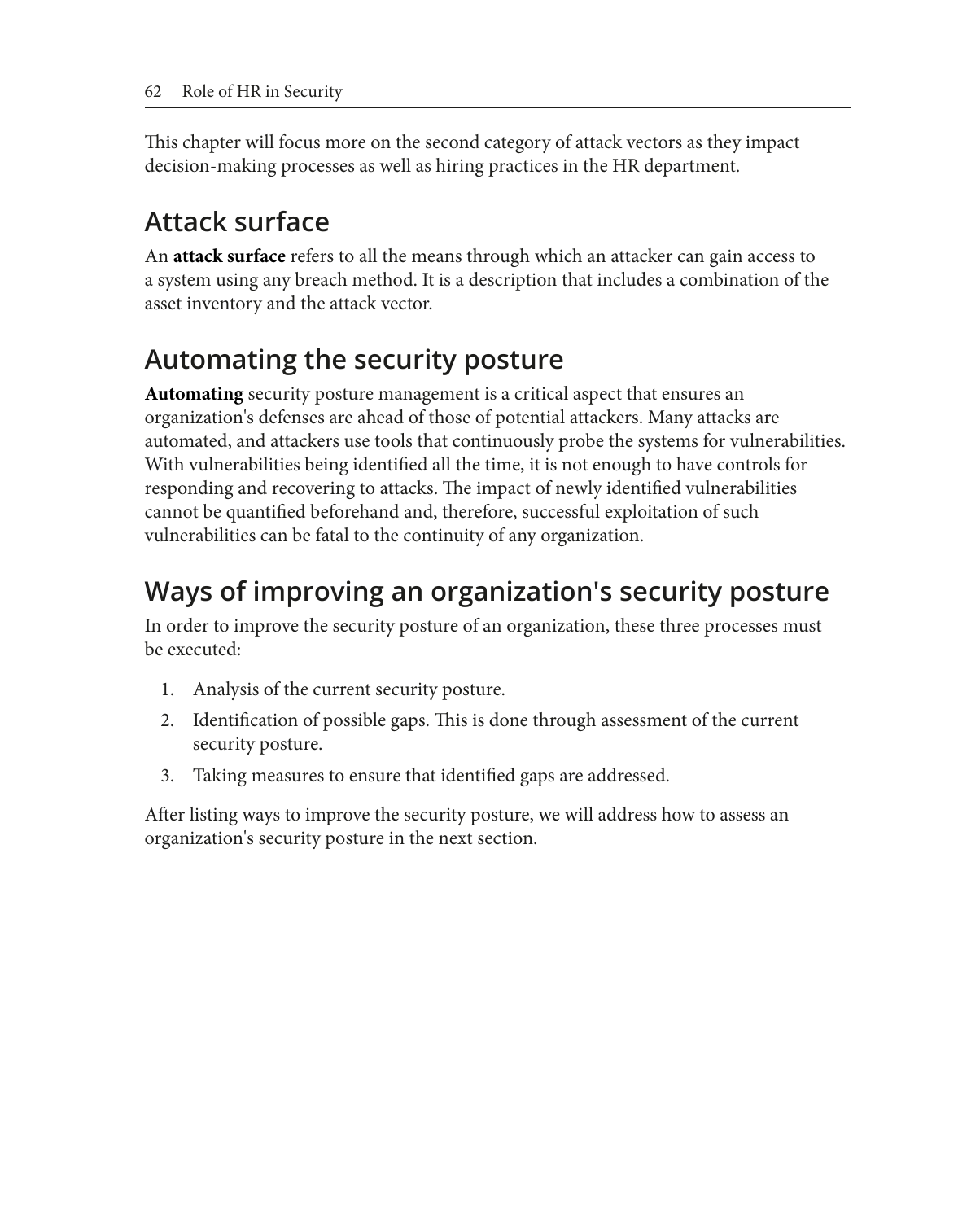### **Assessing an organization's security posture**

The *assessment* of an organization's security posture is the first step toward addressing cybersecurity risks and attaining the required levels of compliance. Without an understanding of the current processes, it is not possible to tell exactly which vulnerabilities affect a business, how these vulnerabilities can be exploited, the risk involved in case these vulnerabilities are exploited, and the business impact of these risks. Without this knowledge, a business will be running blind in an increasingly *dangerous IT landscape*. In assessing the security posture, the following list of questions needs to be asked. A CISO and their team should be able to answer the questions posed:

- 1. How safe is our organization?
- 2. Does our organization have the right cybersecurity strategy to defend the company's IT assets?
- 3. How good are the security controls we have in place?
- 4. Are we in a position where we can accurately measure our cybersecurity resilience and breach risks for all our assets?
- 5. What is our level of vulnerability to possible attacks and potential data breaches?
- 6. Do we have a vulnerability management program, and how effective is the program?
- 7. Can we effectively evaluate the various business risks as well as benchmark the various risk owners in the business?
- 8. Do we have an adequate process through which our reporting of the security posture is made to the board of directors, including a discussion around the security posture?

On answering all these questions, the organization should be in a position to fully understand the current situation of the security posture and, based on the understanding, make adequate plans to address concerns as well as future needs.

#### **Important steps in security posture assessment**

Effective security posture assessment is completed in three key steps, and we will look at this in the next few sections.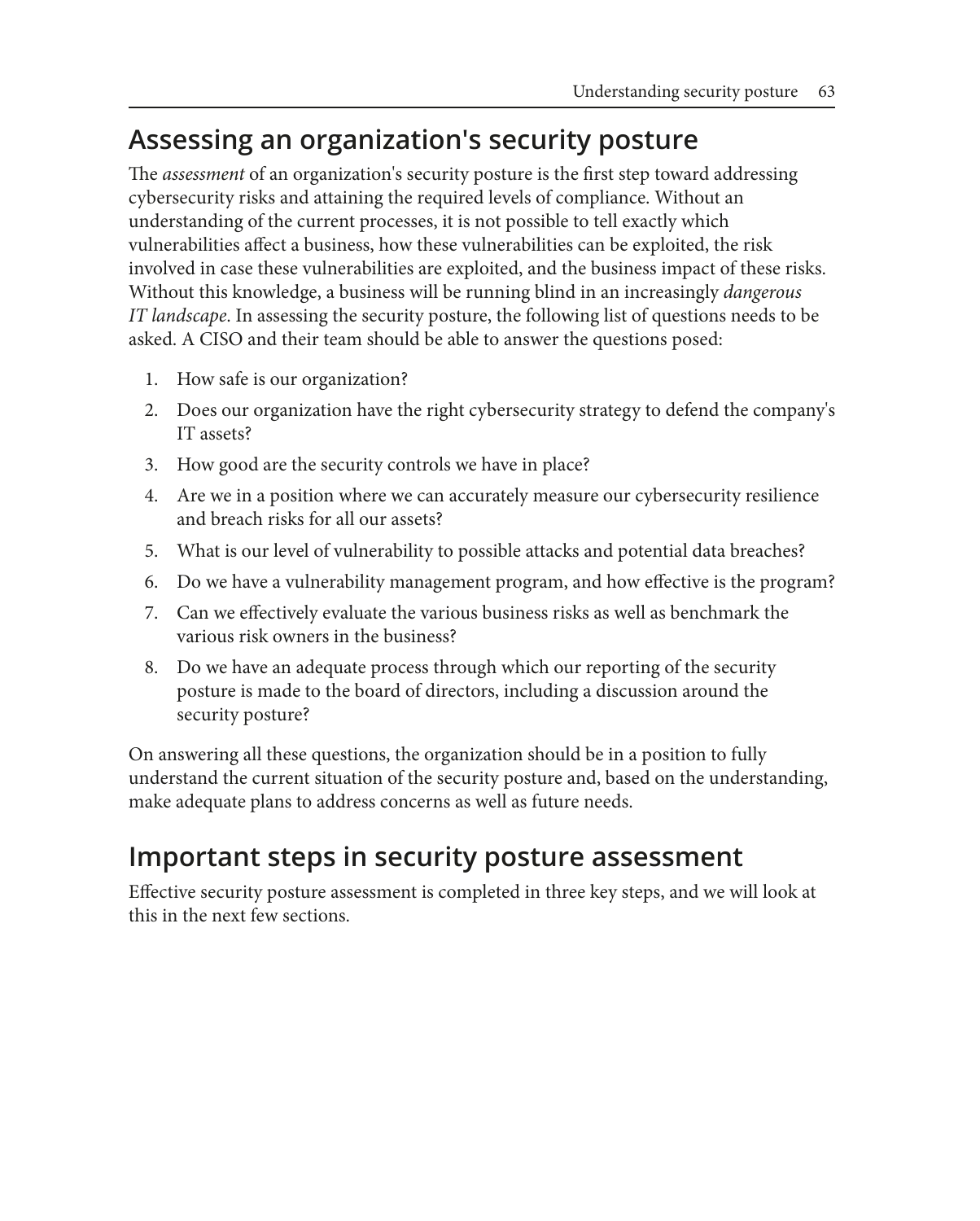#### **Determining an IT asset inventory**

Organizational assets include all the gadgets that have access to the business' network and data. In inventory-taking processes, the security team needs all the details of all these assets. These details should comprise up-to-date information about the assets as well as a deep understanding of the assets, which includes all risks associated with the asset. Needed details at this stage include the following:

- Categorization of all assets based on location, type of asset, the role of the asset in the organization, and whether it connects to the internet or not.
- Determining the criticality of each asset.
- In-depth information details of all software and hardware details for the asset such as users, ports associated with the asset, and services linked to the asset.
- Asset licenses. Details of all licenses and ensuring that the assets are running up-to-date license software and adhering to the business's security policies.
- Ensuring that actions are triggered to automatically alert security personnel when an asset deviates from organizational security policy procedures.
- Decisions on which assets to decommission and stop using when they are no longer up to date or no longer usable.

Tracking and keeping a detailed record of assets is a basic process that is integral to maintaining security standards and is a requirement for most internal regulations and standards such as the **Health Insurance Portability and Accountability Act** (**HIPAA**) and **Payment Card Industry** (**PCI**) standards. With an accurate list of organizational assets, the security team can create effective plans that cover all assets.

#### **Mapping all attack surfaces**

An **attack surface** is any point in an organization's network where an attacker can gain access to the network. Essentially, these are data points where attackers can potentially access and compromise an organizational asset.

#### **Understanding cyber risk**

The last step to security posture assessment includes an understanding of the business risk of attack surfaces. **Cyber risk** is the potential loss that can result from a successful cyber-attack. To accurately determine the cyber risk, the following factors need to be considered:

• The criticality of the asset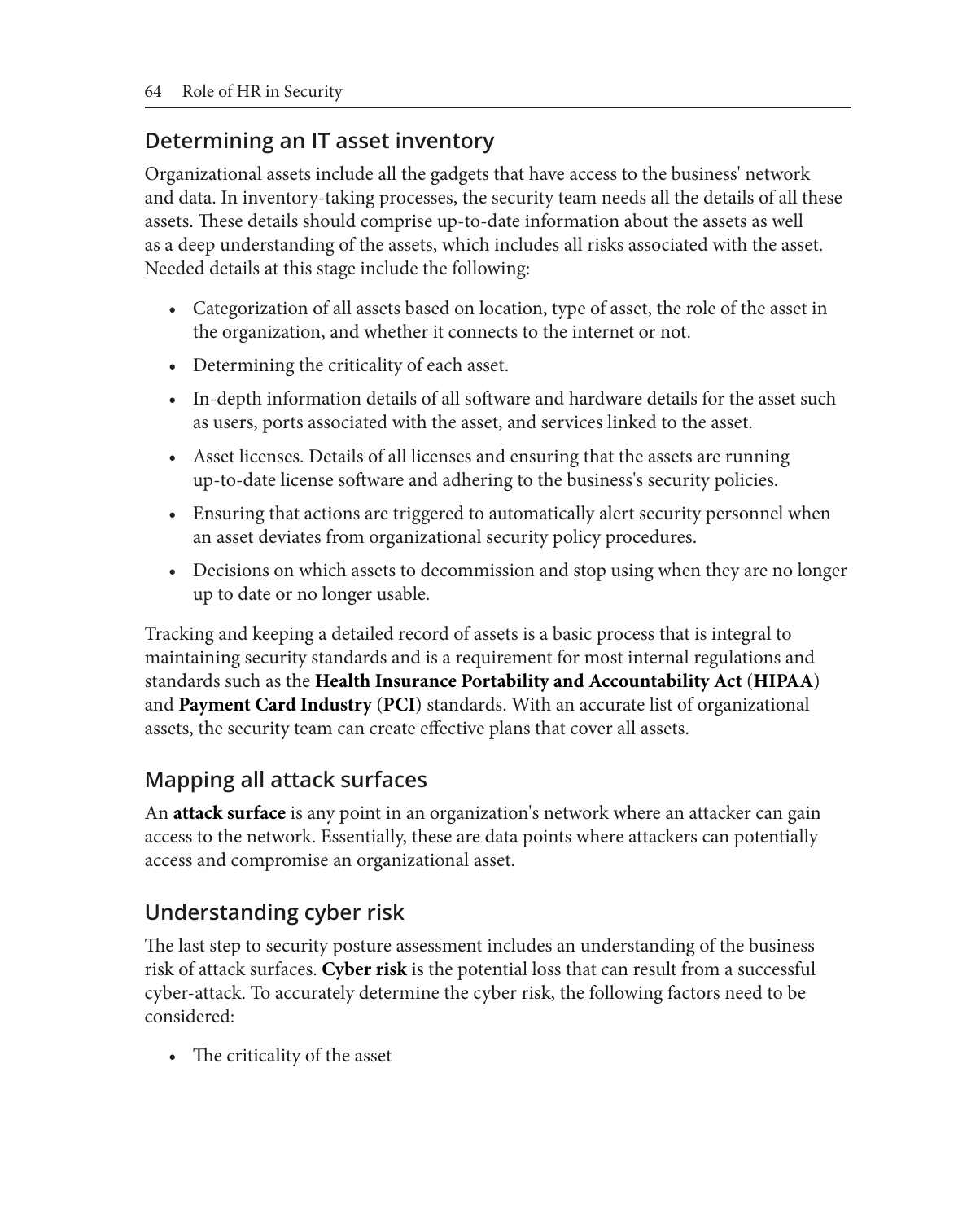- The threat level
- The severity of the vulnerability of that particular asset
- Risk-negating effects as a result of certain security controls

Understanding the security posture and subsequently addressing the identified issues ensures that an organization remains in control of the security aspects and greatly minimizes the business risk while simultaneously increasing the chances of business success. A CISO plays a critical role in an organization with their carefully recruited team of security experts. Users pose as much a security threat to an organization's system as infrastructural weaknesses. Therefore, for CISOs to ensure good security postures, they need to ensure that the HR department hires the right personnel and fires or penalizes people in breach of the various security protocols meant to protect an organization's security posture.

This section has addressed the important role of a CISO in guaranteeing a good security posture that ensures the minimization of business risk. The next section will address the second key HRM function of human error and the impact this has on organizations.

## **Exploring human error and its impact on organizations**

Employees pose a big threat to the security of an organization. While many organizations have invested heavily in setting up perimeter walls to keep intruders out, it is the *insiders* that remain a major problem as far as the security of an organization is concerned. Insiders that pose a threat to an organization range from former employees, current employees, business partners, interns, customers, to contractors. Arguably, they pose a greater threat because of their knowledge of the systems and because of the trust the organization may have in these employees. More often than not, it is insiders that either cause an attack themselves or through whom an attack is possible. Laxity on the part of organizations in terms of security policies involving employees is well documented. In 2001, for instance, the **Federal Bureau of Investigation** (**FBI**) revealed that a Russian spy had worked within their ranks for 20 years and had helped the *Russian intelligence services* to infiltrate the US's systems for years without the knowledge of the FBI administration. The news was a major lesson not just for the FBI but also for other organizations that hold sensitive information that may be a target for malicious attacks. Therefore, for the security team to be effective at keeping an organization safe, the focus should not only be on internet-based attacks; insiders, especially employees, should also be monitored.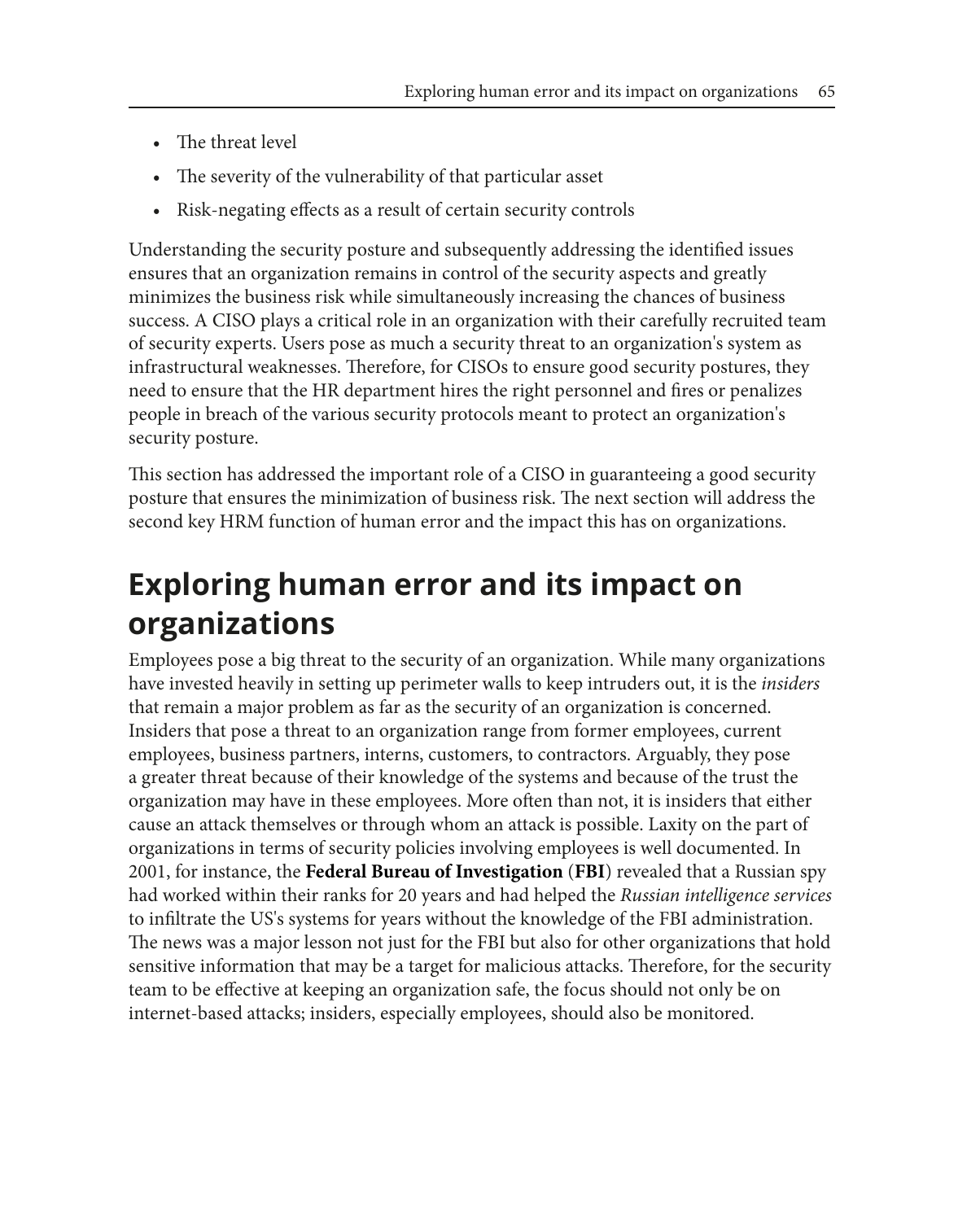## **Preventing insider security threats**

Insider threats are a major threat to an organization. Firewalls and other forms of authentication can only help keep outsiders out. However, there are several means of dealing with this threat. Some examples of effective ways of preventing insider threats include the following:

- **See something, say something**: Encouraging employees to report fishy behavior they have witnessed among their colleagues because all employees are a vital component of a company's security posture. Employees should also be encouraged to conduct a self-audit of their activities to determine whether they are a risk to the company or whether their actions help increase the risk aspect.
- **Educating employees**: This will help prevent an accidental breach of security. However, it will not help prevent an intentional data breach.
- **User access hygiene**: This means that all user accounts should be evaluated. All dormant and orphaned accounts should be deleted from the system—for instance, temporary accounts may be created for purposes of a given project that may provide users with access to sensitive data. After completion of such a project, these user accounts are no longer necessary and should be eliminated from the system.
- **Strong authentication**: Weak authentication procedures just help attackers infiltrate the system. The system should require employees to use strong passwords as well as **multi-factor authentication** (**MFA**) to safeguard their user accounts.
- **Third-party access**: Control third parties such as vendors, contractors, and consultants whenever they are accessing the company's facilities. Their movements should be monitored, and they should be provided with an escort while visiting a company's facilities.
- **Sentiment analysis**: This refers to the use of behavioral analysis techniques to handle potential threats. For instance, erratic employee behavior should be considered a potential risk to the company and, therefore, remote logins and other security credentials should be limited or monitored.
- **Compromised accounts**: An organization should invest in the detection of compromised accounts. Compromise may result from actions such as malware downloads. Such accounts should then be restricted from accessing the system, and this will probably help prevent a major incident.
- **Data exfiltration**: Monitoring data and access to data within a company's servers should help prevent successful attacks from insiders. For instance, file movement from servers to a file-sharing site is an irregular process and such actions should raise an alert, with automated action taken to prevent these actions from completing.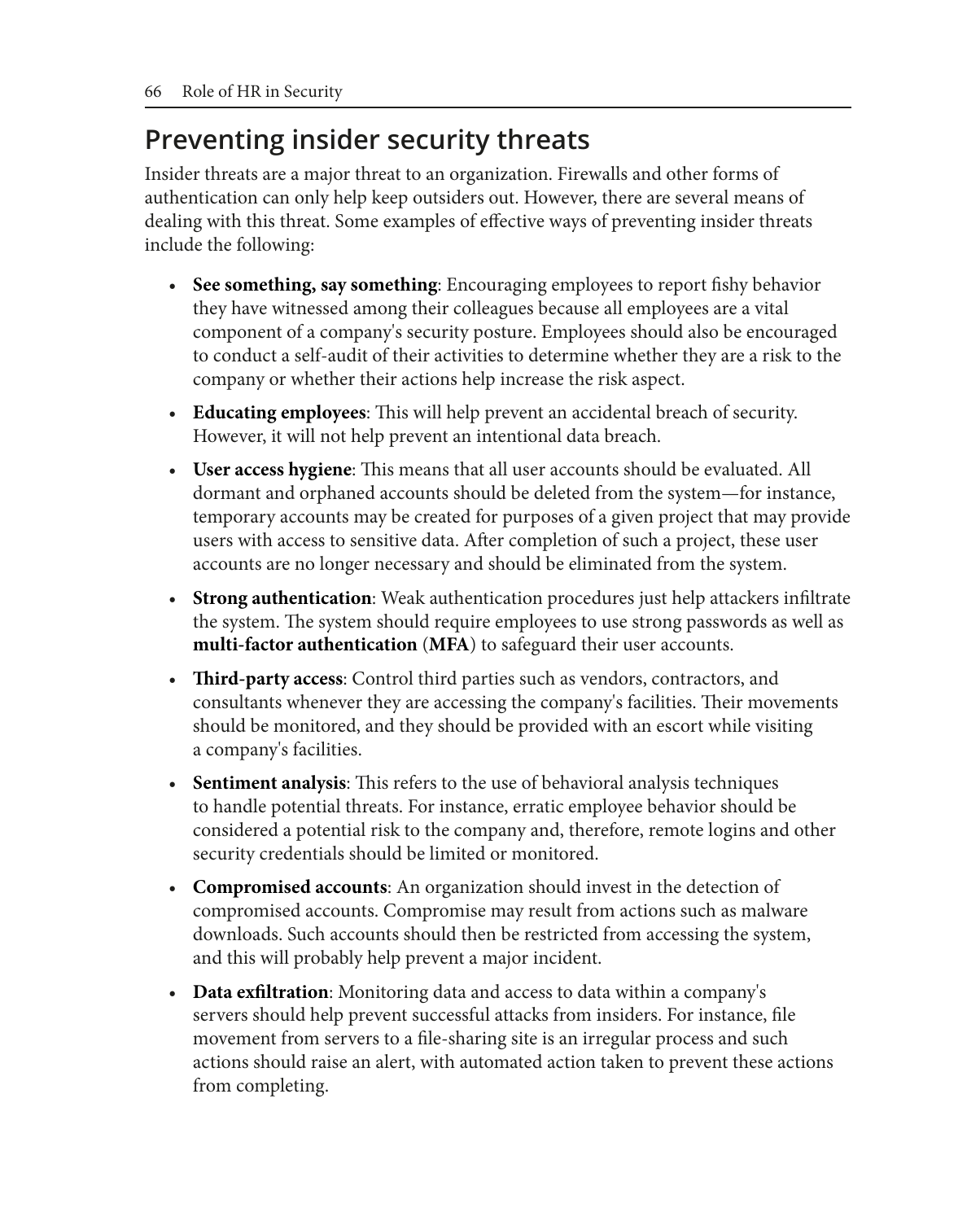- **Privileged access abuse**: Stopping privileged access abuse will help stop insider threats. Tools that monitor privileged access users and control changes to sensitive information will help reveal efforts to abuse privileges and hence reveal possible attacks.
- **Monitoring user behavior**: The monitoring of employees is the first and most obvious means of protecting the system from possibly threatening a company's informational assets.

This topic has addressed various components of the HR factor in organizations and how it affects the security situation. The next section will provide insights into hiring procedures and how integral these are to security policies imposed to improve the security posture of an organization.

## **Hiring procedures**

Recent research finds that more than half of all data breaches occur due to **human error**. It is therefore critical for CISOs to establish a system that reduces human error and its impact on their organization's security posture. Responsibilities begin with setting the right criteria and mechanisms to hire employees with knowledge and awareness of security risks facing their daily work routine. These include, among others, the following:

- Verification checks for job candidates
- Security education and training program
- Policies for **identity and access management** (**IAM**)

**Hiring procedures** are an essential function of the HR department. Hiring procedures ensure that an organization not only gets the most competent job applicants out there but also that employees fit the mission and vision of an organization. Some of the factors that an organization seeks in job candidates are school qualifications and relevant experience. However, to find certain types of employees that fit an organization's vision, virtues such as integrity, honesty, intelligence, determination, and loyalty may be considered during hiring.

With the increased use of technology and its increasing importance for security, a CISO must influence all aspects of an organization. The HR department is no different. A CISO needs to help ensure that the HR department gets the right people into the business that can help safeguard the system. Ideally, staff should have some IT knowledge to appreciate the importance of IT security and the application of various security policies. It is harder for non-IT candidates to understand the impact of their actions and reasons for the implementation of certain security policies that may seem overly cumbersome.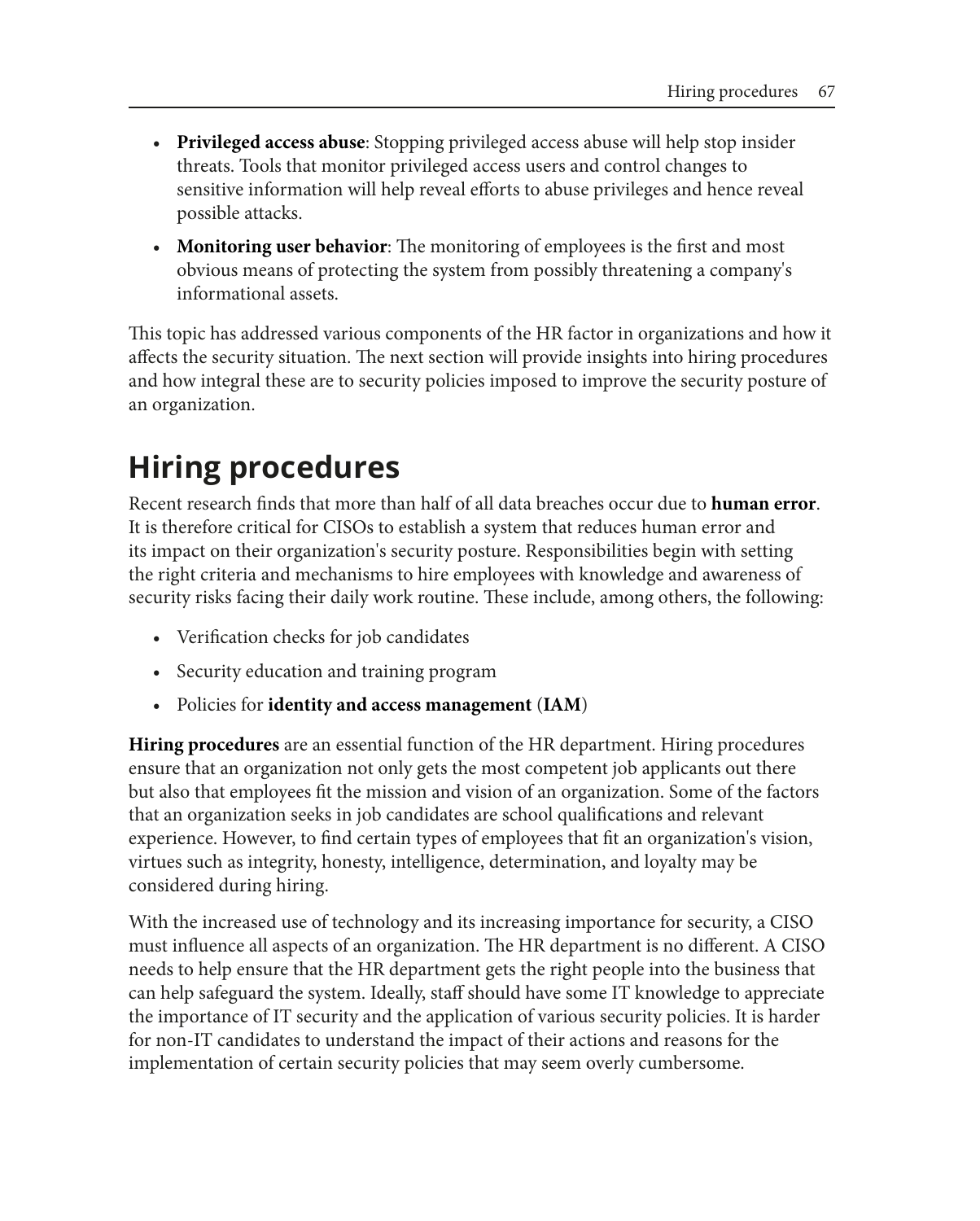Some of the reasons for the involvement of CISOs in hiring practices will be covered in the next sections.

#### **Performing verification checks for job candidates**

It is absolutely critical for an organization to get employees that can pose as little a threat to the security of business information assets as possible. Verification checks are important as they ensure that those hired are people without questionable character and that their intentions are clean. Ideally, people whose backgrounds are unclear should be avoided. People whose backgrounds show a history of dedication to work and family should be positively reviewed, and they have an increased likelihood of employment.

In case it is not possible to perform a thorough verification of job candidates, then an external bureau that specializes in background checks can be used. The aim is to ensure that a company employs people of unquestionable character. Such people can help enhance the security posture of a company by adhering to security policies.

## **Security education and training**

**Security education and training** is a function that requires both CISO and HR department input. Employees may be hired to work within various departments but need security training, as all the sectors of a business can prove to be an attack surface. Security operations apply to all sections of a business and, therefore, all employees need to be educated on the security policies and the reasoning behind the policies. Employees who understand the reasons behind the security policies are more likely to adhere to these policies. However, a lack of education will lead to more accidental security incidents by employees who are either resistant to the security policies or those who see those policies as bothersome company regulations.

Whenever CISOs implement new security features or installation of new systems, employees need to be educated on the new systems and their role in ensuring the system is safe from malicious attackers. Therefore, the CISO, along with the HR department, will work toward preparing education and training sessions for employees to teach them of their requirements in the new system and their obligations. An update in employee security obligations needs staff to be educated. Due to frequent system upgrades, educational and training programs should be run as often as possible.

CISOs should work in unison with the HR department during hiring periods to ensure that new employees are enrolled for training immediately before they can start using the system. Interns should also have a training program to ensure that everyone who works with the business system is aware of the security needs and their role in ensuring that security requirements are met.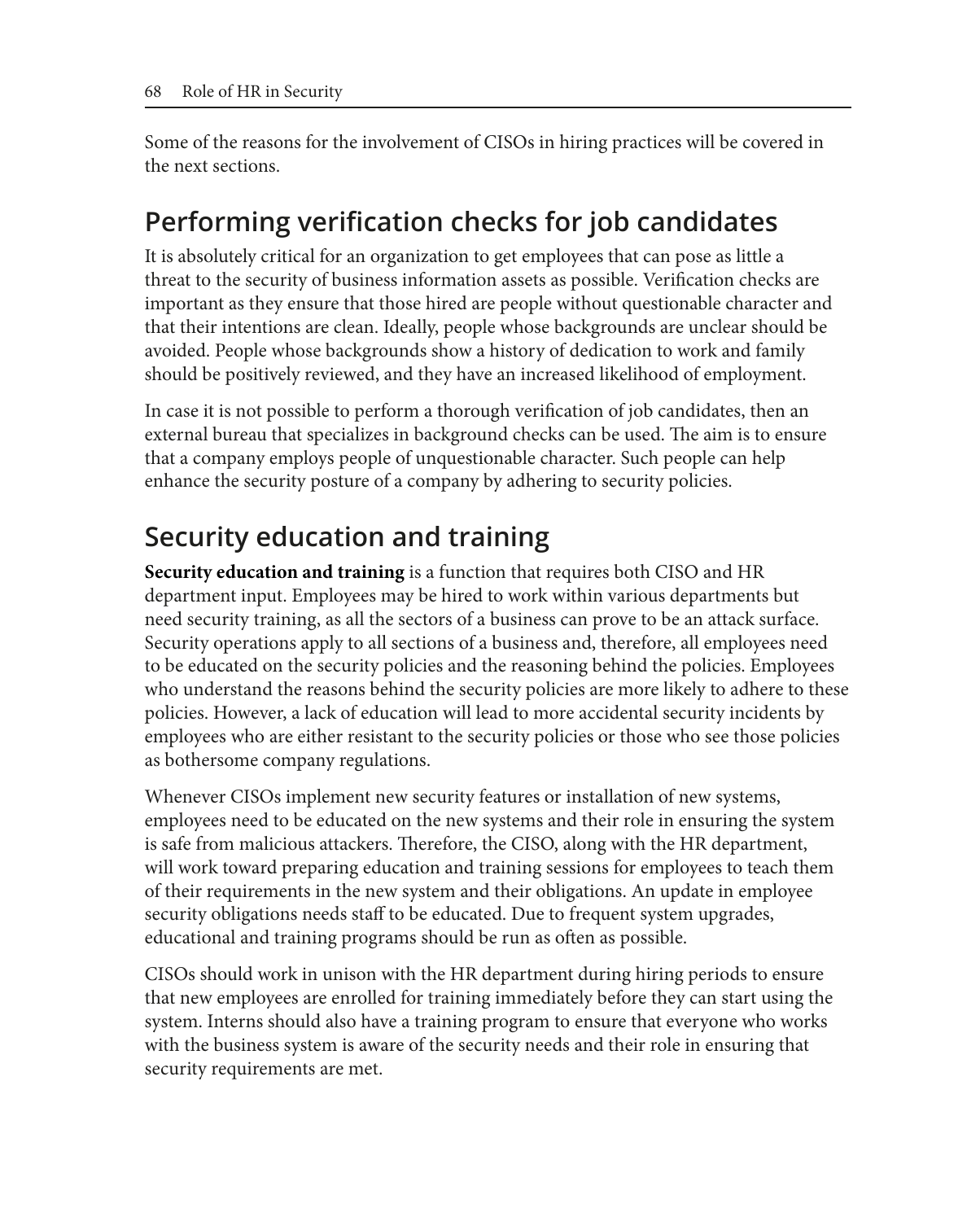#### **Security risk awareness**

CISOs have an important role in improving the security posture, and this is only possible with improved security awareness among employees. Employees pose a security threat to an organization and security controls are often put in place to ensure a company is protected from insider actions. However, security controls are not foolproof, and increasing the security awareness of employees is the best way of reducing business risk. As mentioned before, the use of training and educational activities is the main way of increasing the security awareness of employees. The hiring of employees that are technology-savvy is another way of ensuring higher security awareness among a company's employees. Clearly laying out consequences for breach of security controls is another great way of improving security risk awareness. If employees know of the consequences of security breaches and they feel this will result in termination, suspension, warnings, and fines, then they will engage in due-diligence activities.

Hiring practices should adhere to security protocols. The CISO should work with the HR department in creating job requirements and hiring procedures that ensure security awareness is an important factor that should be tested among potential job applicants. A job applicant with a high level of security awareness should be considered. The importance of security awareness has necessitated increased vigilance and hiring practices that ensure hired employees are aware of security threats and that they actively participate in ensuring they are not part of the problem.

## **Organizational culture**

The **organizational culture** is an important aspect of security for an organization. Usually, employees have a certain culture that influences most of their actions and, more often than not, management has an important role in creating this organizational culture. Users may know the right thing to do but fail to do it—for instance, users may know that they need their security cards to get into some parts of the building but may use their colleagues' after misplacing their cards. More often than not, such habits create a culture of insecurity in the long run as they open up loopholes that can be exploited by malicious individuals.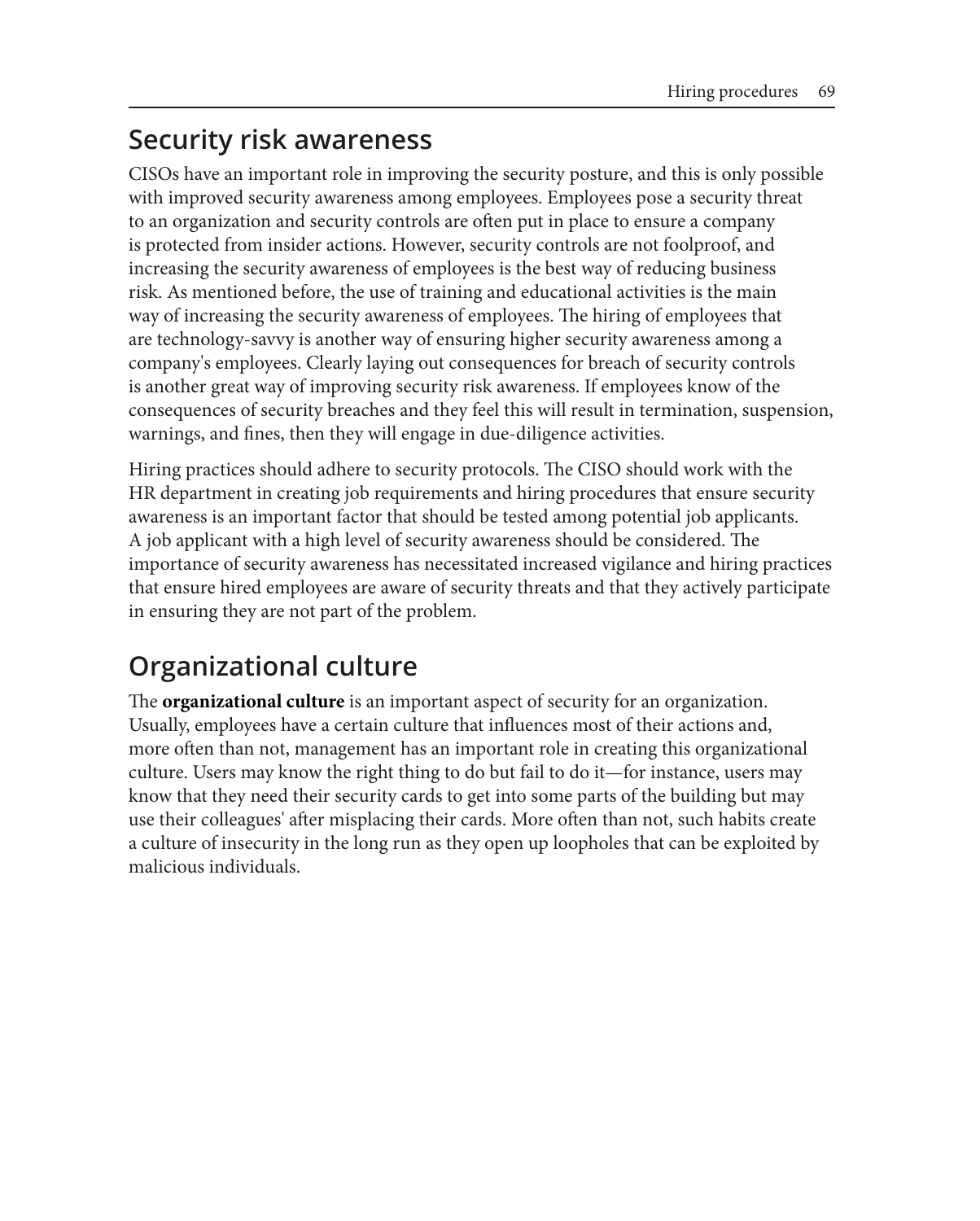CISOs need to stamp out such a dangerous organizational culture and encourage the strict implementation of security controls and policies. This can be done through warnings, unscheduled audits, camera monitoring, and terminations. Having an organizational culture that is rooted in security measures is an effective way of improving the security posture of an organization. Regular education and clearly pinned security protocols to remind workers of the protocols should enhance awareness and create a culture rooted in a good security posture. Another effective means of maintaining security awareness is job rotation to ensure that an employee does not retain one workstation indefinitely for them to grow complacent and engage in sub-optimal security measures.

This section has provided insights into the employee role and how they can contribute toward increasing the threat risk to security. The next section will handle policies created by security leaders to address both internal and external security threats.

## **Policies for IAM**

Policies are a crucial aspect of the security posture of an organization. Policies are internal regulations that are created in accordance with the unique needs of an organization's business activities. In this section, we will address policies that are crucial to ensuring denial of access to information assets within an organization without proper authorization.

#### **Implementing security policies**

**Security policies** are the main solution to limiting the kind of damage possible from an insider threat. They reduce the carelessness of employees and reduce the chances of attackers taking advantage of complacency from employees to access the system. Security policies should include clearly laid-out procedures that employees should follow for the security of an organization. In addition, the consequences of breaching any of these policies should be clearly outlined. Employees should understand that their actions can put the business at risk, and so they should follow security guidelines as instructed to ensure that the business protects its assets from malicious attacks. Consequences could be in the form of legal liability, fines, suspensions, and termination of contracts based on the extent of the breach or the likelihood of damage from their actions.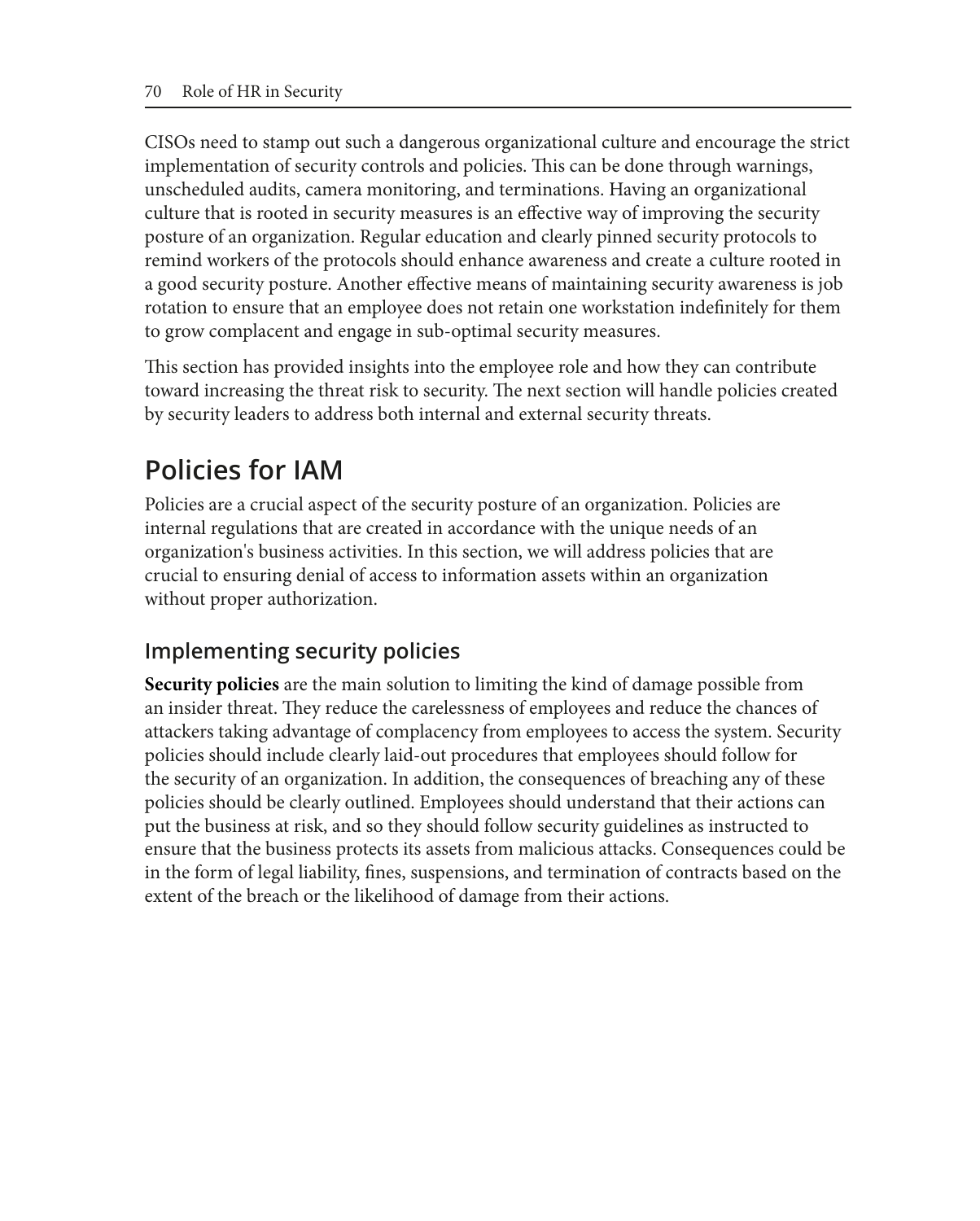Security policies should outline the limitations of all employees, the kind of data they can access, and the consequences of accessing such data. Mishandling data and accessing data an employee should not be handling is a red flag that should put such an employee in line for serious consequences. Spelling out the consequences also helps to eliminate the chance of unfair penalties being applied to employees if they are in the wrong. The HR department handles employee issues, and these guidelines should be part and parcel of the employment contract that an employee signs when accepting employment. Also, whenever there is a change of security policies as a measure to improve security or in response to the installation of new security systems or guidelines, the employees should be informed and required to read and agree to the changes in their contractual obligations.

#### **Physical security**

**Physical measures** to improve security are a simple yet effective way of keeping insiders in line and a system safe from mishandling from employees. Every employee has their station of work within an organization. Sensitive locations such as servers that house sensitive information should be kept in the furthest room in the building to make it harder for people to access it, and this applies to both customers and employees. Only authorized personnel should be able to access the room. Physical restrictions from accessing the servers should help keep the servers secure and safeguard against tampering.

Some of the available technologies to implement physical safeguards include the following:

- **Two-factor authentication (2FA)**: Using key cards to access certain rooms is a common physical security measure to keep unauthorized people out of certain areas. However, with trust among employees, one of them can borrow a card or use another's card to access certain areas of the building they are not mandated to access. The use of 2FA helps increase a layer of security that will make it harder for people to access certain restricted areas of the system.
- **Biometric authentication**: Fingerprint and face scanners are common biometric authentication systems that help enhance physical security. This option is possible for large and profitable organizations given the expensive nature of installing such systems. Organizations that can afford this kind of system are more reliable compared to simple key card use that can easily be exploited internally.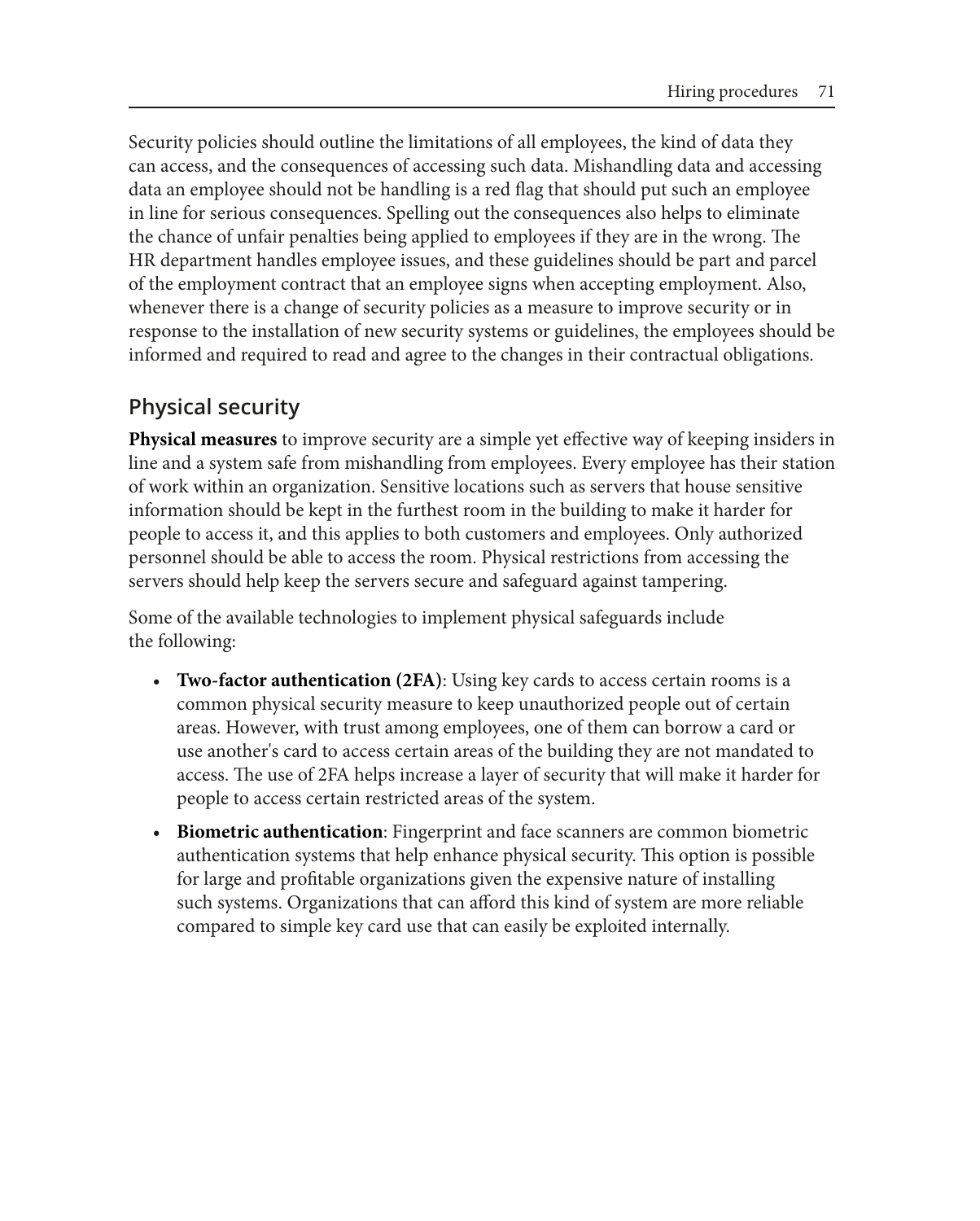• **Lock and key**: The simplest form of security that does not require advanced technology, yet it remains an effective layer of security in modern times. Thieves and kleptomaniacs among employee staff can steal sensitive information or unsecured pieces/hard copies of sensitive data. Therefore, employees should have lockable drawers in their workstations to safeguard the sensitive data they are responsible for.

CISOs have an important role to play in the HR department toward ensuring personnel security among staff members in an organization. Personnel security is a priority engagement and is made possible through the implementation of various procedures that guide various business functions with contractors, vendors, and consultants. These procedures also include hiring practices.

## **General safety procedures**

To ensure a safe business environment, an organization should engage in activities such as the following:

- 1. **Physical security incident responses**: An organization needs to have procedures and policies that outline activities that the company's personnel should engage in in the event of personnel safety concerns. One way of ensuring employees are safe is to conduct employee training.
- 2. **Training and drilling**: Employees should be aware of the possibility of physical security threats to their organization that may target the organization's information assets and they should receive training and practice on how to respond to such cases. Training and drills should be done to practice for such things as storms, fires, pandemics, active shooters, and so on.
- 3. **Succession planning**: A company should have plans in place that detail the succession procedure regarding the person that should take over the management of the company in case a person(s) in management is fired or is incapacitated. Such procedures ensure the safety of information assets, as only select staff will be accorded access to these assets.
- 4. **Traveling**: It is expected that organizational leaders may have to travel from time to time to other regions of the country or world. Safety procedures may include the use of third-party security services or escorts. In such cases, the procedures should outline how these services should be contracted to ensure the security of the organization and eliminate the possibility of leakage of such information. Additionally, several senior staff can travel on separate airlines or different mediums of transport to reduce the risk of an organization losing multiple members of the management staff in case of an accident.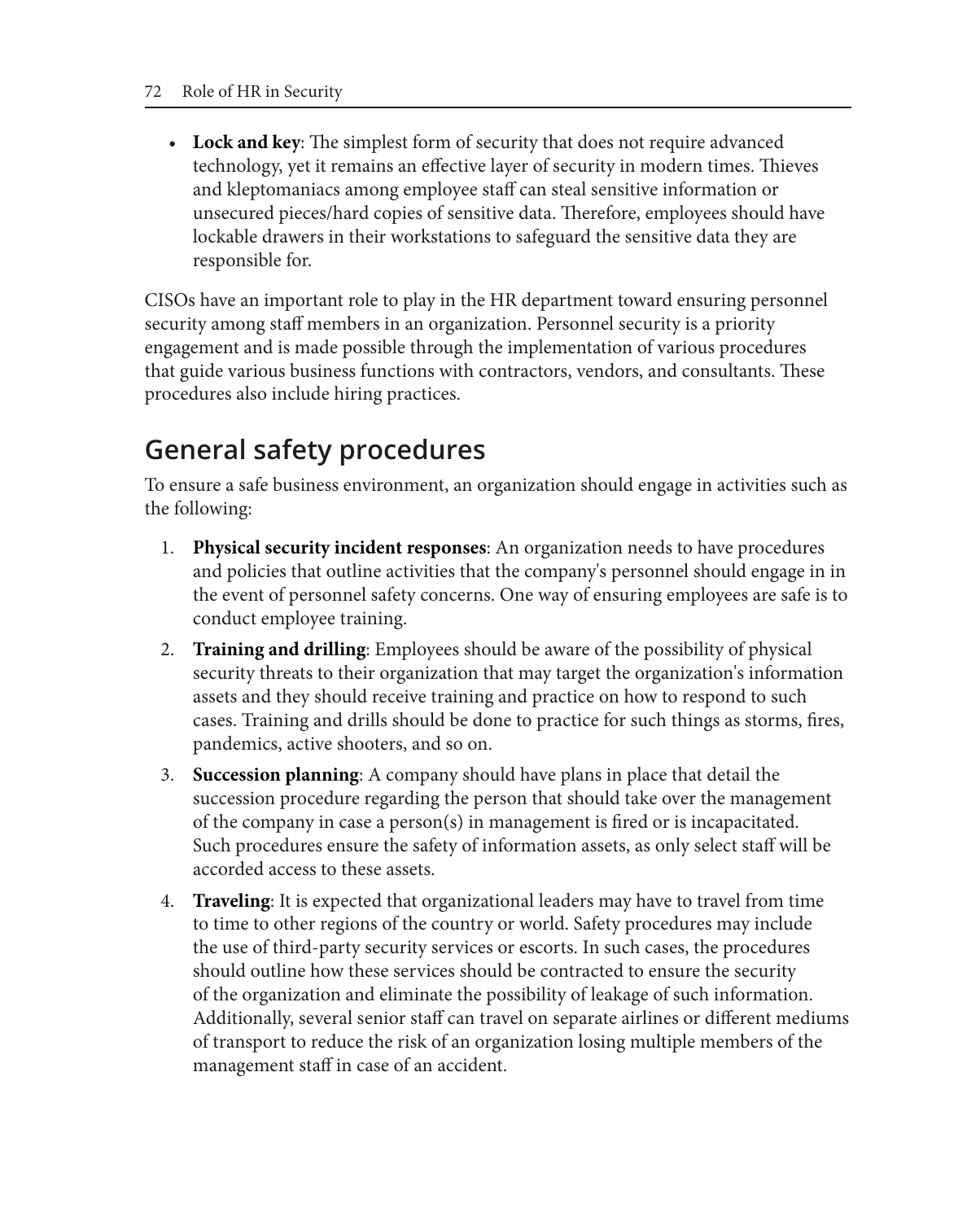5. **Operational security**: This form of security is often referred to as **OPSEC**. OPSEC requires that personnel should learn to keep sensitive information to themselves and learn what to give away in case they are conversing with other people wherever they are. OPSEC works on the assumption that attackers can glean sensitive information that can enable them to successfully attack an organization by piecing together several strands of sensitive information. Practicing good OPSEC means that personnel should limit the information they share regarding their work with other people, and this includes their fellow workers.

### **Employment procedures**

The management of the life cycle of employment processes is part and parcel of personnel security. Some of the procedures that should be managed to ensure personnel security include the following:

- 1. **Employment screening procedures**: Before hiring employees, an organization needs to have in place employment procedures that they follow when employing staff members. These procedures ensure that hired staff members are suitable for the roles they will play in the organization. These procedures will include drug screening, background checks, credit checks, and security clearance requirements.
- 2. **Employment policies and agreements**: To ensure personnel safety as well as safety of an organization from threats emanating from employees, before hiring them an organization needs to ensure that they sign the following documents: **non-disclosure agreements** (**NDAs**), ethics agreements, code of conduct policies and conflict of interest policies. These documents ensure that employees follow the expected behavior, and it helps protect the information assets within an organization.
- 3. **Employment termination procedures**: These are safety procedures followed when an employee is fired or has their contract terminated. These procedures encompass such actions as completing an exit interview, reviewing the NDA, revoking company **identifier** (**ID**) badges, returning company keys and any other company assets, disabling user accounts, changing passwords, and escorting the individual off the premises.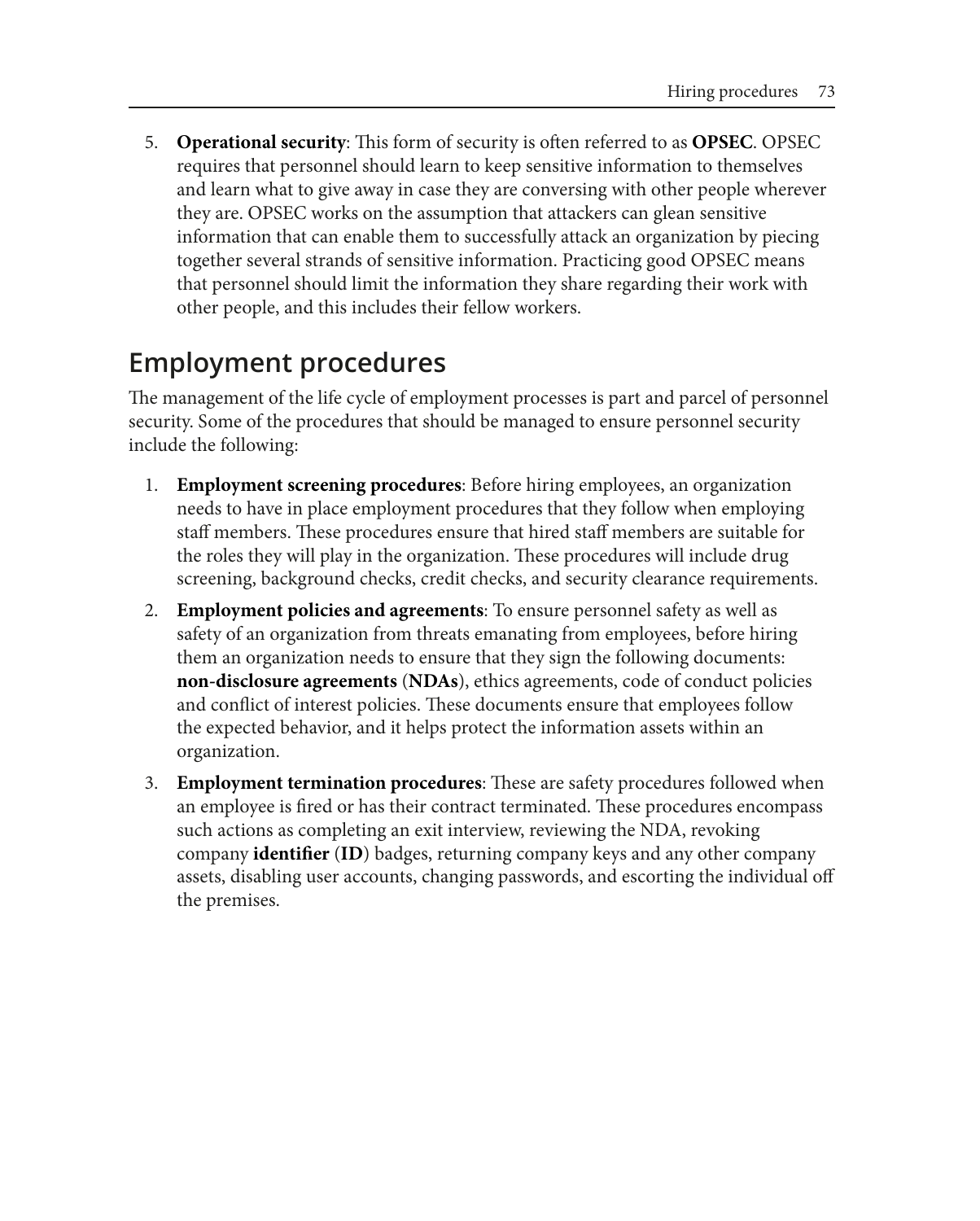### **Vendors, contractors, and consultants – procedures**

Physical security procedures do not just deal with matters pertaining to employees—they should also have provisions for third parties that visit an organization's facilities. These third parties include such people as vendors, contractors, and consultants. Some of the procedures that should guide their visits to organizational facilities include the following:

- 1. Escorting visitors while they are within the premises of the organization.
- 2. Verifying their identities and ensuring that there are proper access-control mechanisms in place.
- 3. Verifying visitors' licenses and other forms of identifications they may have.
- 4. Asking visitors to complete a sign-in sheet as well as sign out when they leave the facilities.
- 5. Issuing visitors with a name badge and requiring them to always carry these badges while within the premises.
- 6. Ensure that appropriate agreements with these visitors are in place.
- 7. Ensuring they sign NDAs.
- 8. Ensuring that these visitors are screened properly before engaging them on a contractual basis.

While this section has provided a list of procedures that should be used to handle vendors, consultants, and contractors when they visit an organization, the next section will address the issue of hiring practices and how to ensure they contribute toward tightening the security situation.

## **Tight hiring practices**

A background check on new staff members is an effective means of keeping internal systems safe. An attacker can pose as an employee to gain access to a system from within—therefore, investing time and resources into performing background checks is an important security measure that helps a business safeguard its systems. Background checks can be expensive, and an organization may not have the resources to perform them effectively. In this case, it is advisable to outsource these services to professional security firms that can conduct effective background checks to reveal more information than the HR department can access. Background checks can be performed not only on employees but on business partners and vendors as well. Before engaging a vendor or outsourcing work that may require granting access to your systems, an organization needs to perform background checks to assure them of the integrity of business partners or vendors.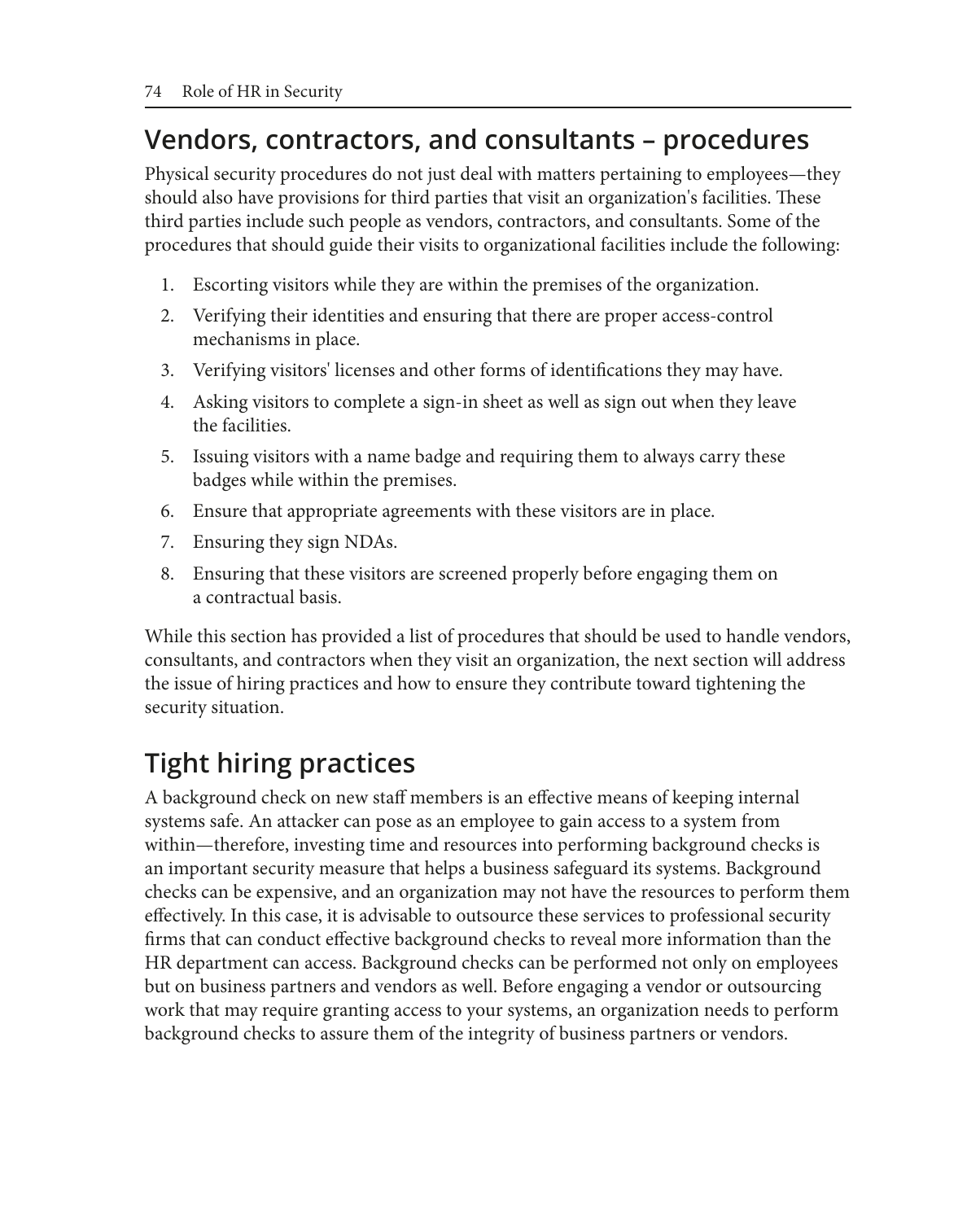## **Using strong authentication mechanisms**

Passwords can be cracked. With increased hardware and software capabilities being readily available to people, it has become easier for this to happen; therefore, it is no longer prudent to use simple passwords. Employees should be educated on the need to use strong passwords for their computer systems. In addition, they should be discouraged from using the same password they use on personal devices and online accounts to safeguard company assets. Attackers focusing on an employee will hack easier accounts to determine a password used elsewhere and try the same password, as many employees prefer easy passwords they have used over the years. These habits should be discouraged as they put a business at enormous risk. MFA is one of the solutions that can be used to enhance password security.

## **Securing internet access**

Companies can help secure their computers from access to certain sites and hence keep their employees in check. Group policies enable management to set configuration details on company computers that limit an employee from the kind of sites they can access while working with company systems. An organization can limit internet-based services to the company website and a handful of other sites that are considered necessary for an employee's work. This will limit employees from accessing all kinds of sites while using company devices that could provide an avenue for potential hackers targeting the company employees. Accessing company files should be restricted among employees and should be allowed only on a need-to-know basis.

## **Investigating anomalous activities**

Log data is an important source of data that can be used to perform investigations into network activity. For internal users, the internal **local area network** (**LAN**) should be a good source of log data that can be used to investigate any anomalous activities among company staff. Based on recent investigations of insider data breaches, it has been shown that insiders often do not attempt to cover their tracks as they do not seem to expect to be caught. While external hackers go to great lengths to cover their tracks, insiders do not do the same. However, it is important to note that logging of data among non-domain controllers such as **New Technology** (**NT**)/**Windows 2000** (**Win2K**) servers is often disabled by default, and this proves difficult during investigations due to insufficient log data on internal LANs. However, enabling this system enables the internal logs to keep data of internal staff operations, which can then be analyzed in case of investigations or in an attempt to detect anomalous activities.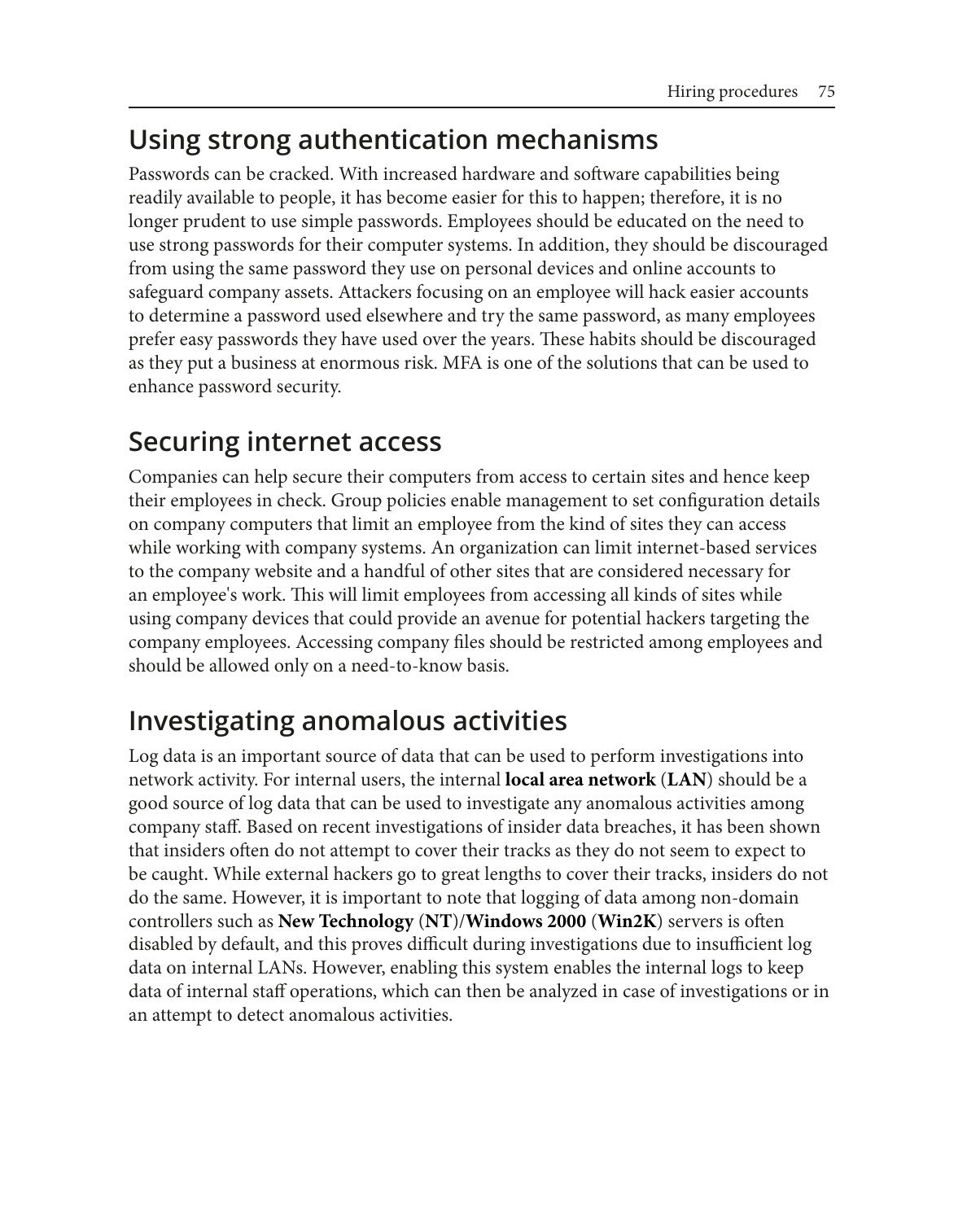## **Refocusing perimeter strategies and tools**

In most company security strategies, the focus is on internet-based attacks and keeping malicious attackers away. Perimeter tools to keep external attackers away are vigilant and often do a thorough job. However, the same cannot be said of internal systems. By refocusing the perimeter wall strategies toward internal mechanisms, a lot can be achieved, and internal threats averted. Internal patching is one such strategy that is used on the external perimeter wall to safeguard email and web servers on the internet domain; however, it is rarely done on internal systems. Applying such strategies to internal systems will dramatically increase the safety of these systems and reduce the risk of internal damage.

In addition, vulnerability assessment for internal systems—a strategy that is commonly used to safeguard external-facing services—can be used on internal systems as well. The assessments can be done by scanning all critical servers that are used by employees to determine any weakness that can be exploited by internal staff and by taking the necessary steps to safeguard the systems from exploitation of vulnerabilities.

## **Monitoring misuse of assets**

In addition to having security policies that employees need to follow to ensure a good security posture, monitoring of employees is often a requirement that radically improves the security posture. The use of video cameras and keystroke logging are examples of additional monitoring mechanisms that can be used in this case. However, some of these measures can be illegal—for instance, they can be an invasion of privacy, and the company can be sued and suffer reputational as well as financial damage if found in breach of privacy laws. Therefore, any monitoring should be done within the confines of the law. Web content filters can be used to monitor and restrict employees' access to websites such as competitor websites, pornographic content, and hacker tools sites where an employee can access tools to use for hacking. To be safe, organizations should inform their employees of all the mechanisms they use to monitor them so that the employees can agree to such monitoring or restrictive actions within their job environment that can lead to the exposure of information they would wish to keep private.

## **Summary**

In this chapter, the essential role of CISOs in HRM has been discussed in great detail. The potential threat from insiders has been highlighted, explaining the need for CISOs to be involved in HRM. The chapter has shown that insider threats are just as risky as external threats and need to be handled with the seriousness with which external threats are handled. The chapter has reiterated a need for a good security posture that is ready to respond to cybersecurity threats.